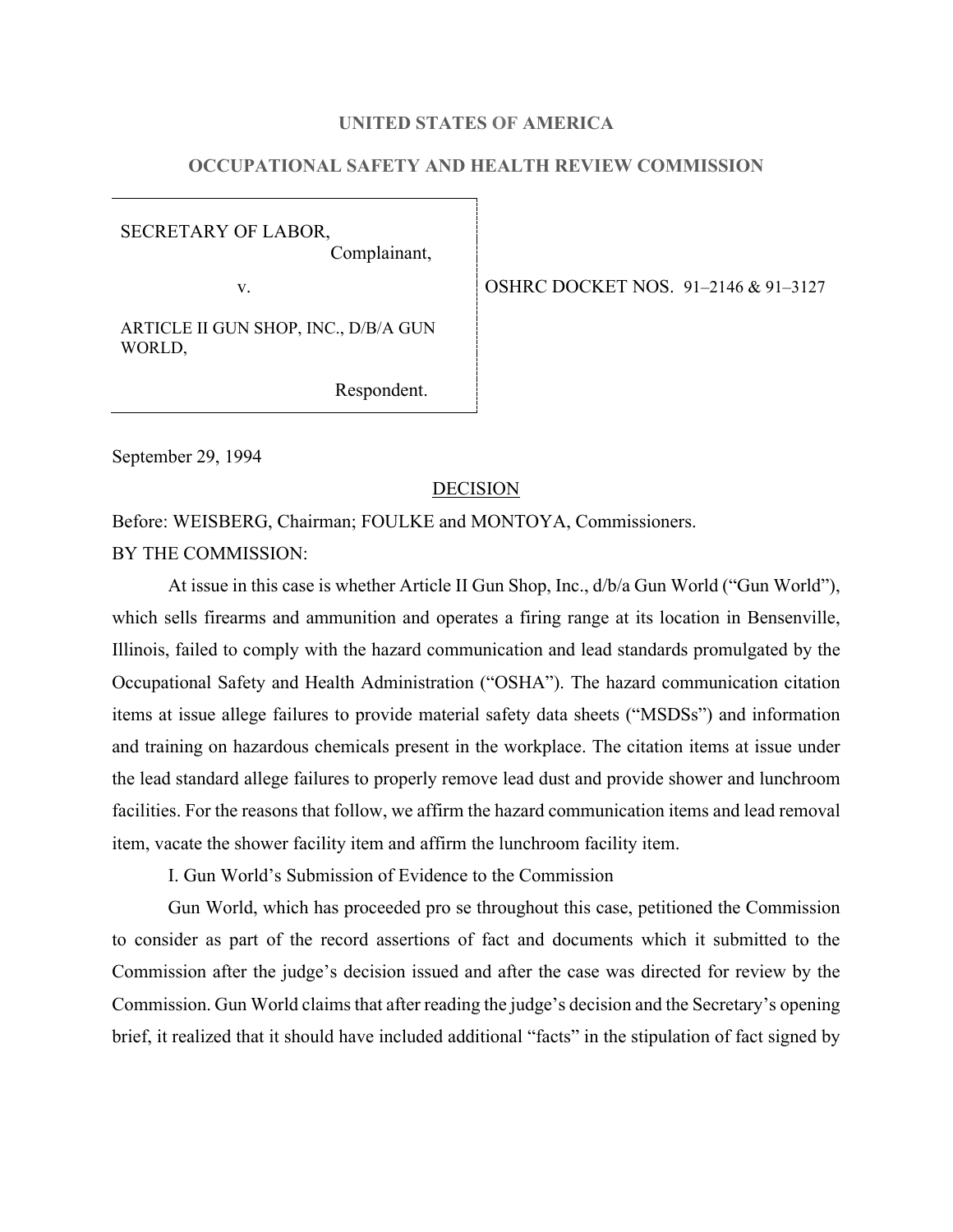the Secretary's attorney and Gun World's representative, Jerome B. Soskin, who is also the manager and owner of the gun shop.<sup>[1](#page-1-0)</sup>

In deciding whether to reopen the record, we take into account the character of the additional evidence, the effect of opening the record, and the time the motion was made. Our decision is made in the interest of fairness and substantial justice. *Chesapeake Operating Co*., 10 BNA OSHC 1790, 1793, 1982 CCH OSHD ¶ 26,142, p. 32,915 (No. 78–1353, 1982); See 6A *Moore's Federal Practice* ¶ 59.04[13] at pp. 59–33, 59–36 (2d ed. 1994). Applying those criteria here, we deny Gun World's request. Gun World appears to have had ample opportunity in the proceedings before the judge to put into evidence whatever it believed was relevant.<sup>[2](#page-1-1)</sup> Yet it has not supplied in its briefs nor does there appear in the record any valid reason why it could not have introduced its additional "facts" through the testimony of a witness at the hearing and submitted its documents into the record during or after the hearing.<sup>[3](#page-1-2)</sup> Contrary to its claims, Administrative Law Judge Sidney J. Goldstein gave Gun World an extended opportunity to supplement the record. At the hearing, the judge indicated to the parties that he would hold the record open for thirty days for the submission of additional documents and that after he received their information, he would "close the record and issue a decision." Both parties submitted additional documents during this period. Although some of the "evidence" that Gun World proffers to us may be exculpatory, it does not appear to completely resolve the matters at issue. See *Ross v. Kemp*, 785 F.2d 1467, 1475 (11th Cir.1986). It appears to us that to reopen the record at this stage would give Gun World a

<span id="page-1-0"></span> $<sup>1</sup>$  Gun World also submitted in its brief additional issues for review. While we have authority to</sup> consider any issues raised in a case that was directed for review, we also have discretion to limit the scope of review. *Bay State Refining Co*., 15 BNA OSHC 1471, 1476, 1991–93 CCH OSHD ¶ 29,579, p. 40,025 (No. 88–1731, 1992). Review of this case was limited to those issues that were directed for review. This was reiterated in our December 15, 1993 order to the parties.

<span id="page-1-1"></span> $2$  Gun World complains that the Secretary's counsel knew that Gun World's representative was not an attorney and did not assist him. However, Review Commission proceedings are adversarial and the Secretary's counsel, as opposing counsel, does not have the duty of assisting an employer proceeding pro se. *Sealtite Corp*., 15 BNA OSHC 1130, 1133–34, 1991–93 CCH OSHD ¶ 29,398, p. 39,582 (No. 88–1431, 1991)

<span id="page-1-2"></span><sup>&</sup>lt;sup>3</sup> Gun World also claims that it wanted to introduce evidence "possibly later than it should have" because it first became aware of the Commission's Rules of Procedure while preparing its reply brief. However, even assuming that such lack of awareness would excuse Gun World's late submission of evidence, Gun World does not specify how its alleged late receipt of the Commission's Rules of Procedure prejudiced its ability to submit its evidence on time.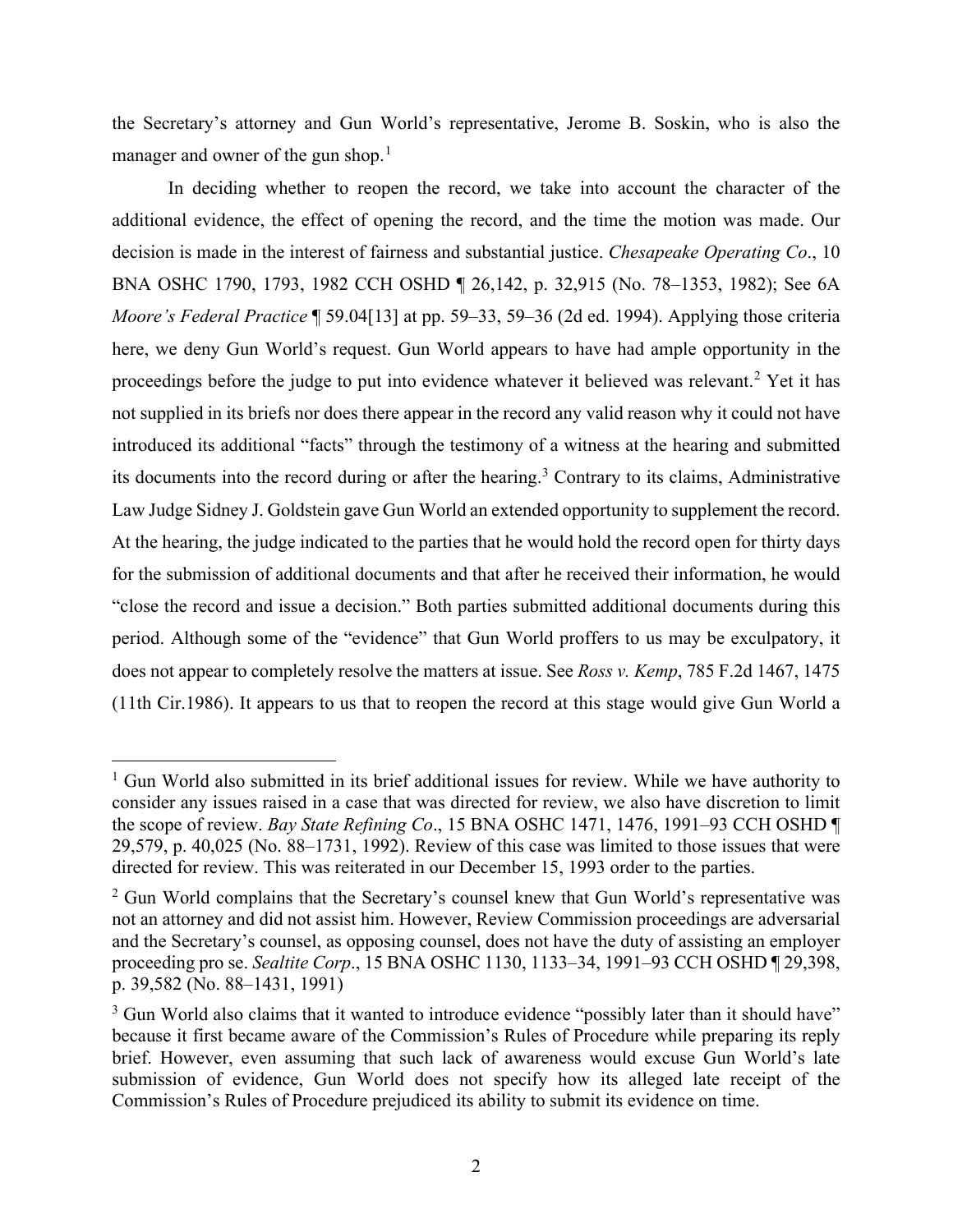"second bite at the apple" merely because it misjudged the weight of the evidence before the judge. This would severely impede the judicial process, *Wilkins v. Secretary, Dept. of Health & Human Services*, 925 F.2d 769, 775 (4th Cir.1991), and postpone the abatement of hazardous conditions. *Seattle Crescent*, 7 BNA OSHC 1895, 1899, 1979 CCH OSHD ¶ 24,002, p. 29,133 (No. 15242, 1979). We therefore limit the evidentiary record to those materials which were presented to the judge.

II. Alleged Serious Violations of 29 C.F.R.  $\S$ § 1910.1200(g)(1) and (h)

Item 3 of serious citation no. 1 alleges that Gun World failed to comply with section  $1910.1200(g)(1)^4$  $1910.1200(g)(1)^4$  because it did not provide material safety data sheets ("MSDSs") for lead and gunpowder. Item 4 of serious citation no. 1 alleges that Gun World failed to comply with section

....

<span id="page-2-0"></span><sup>&</sup>lt;sup>4</sup> The standard provides:

<sup>§ 1910.1200</sup> Hazard communication.

<sup>(</sup>g) Material safety data sheets.

<sup>(1)....</sup> Employers shall have a material safety data sheet for each hazardous chemical which they use. [Section 1910.1200(c) defines "use" as "to package, handle, react, or transfer."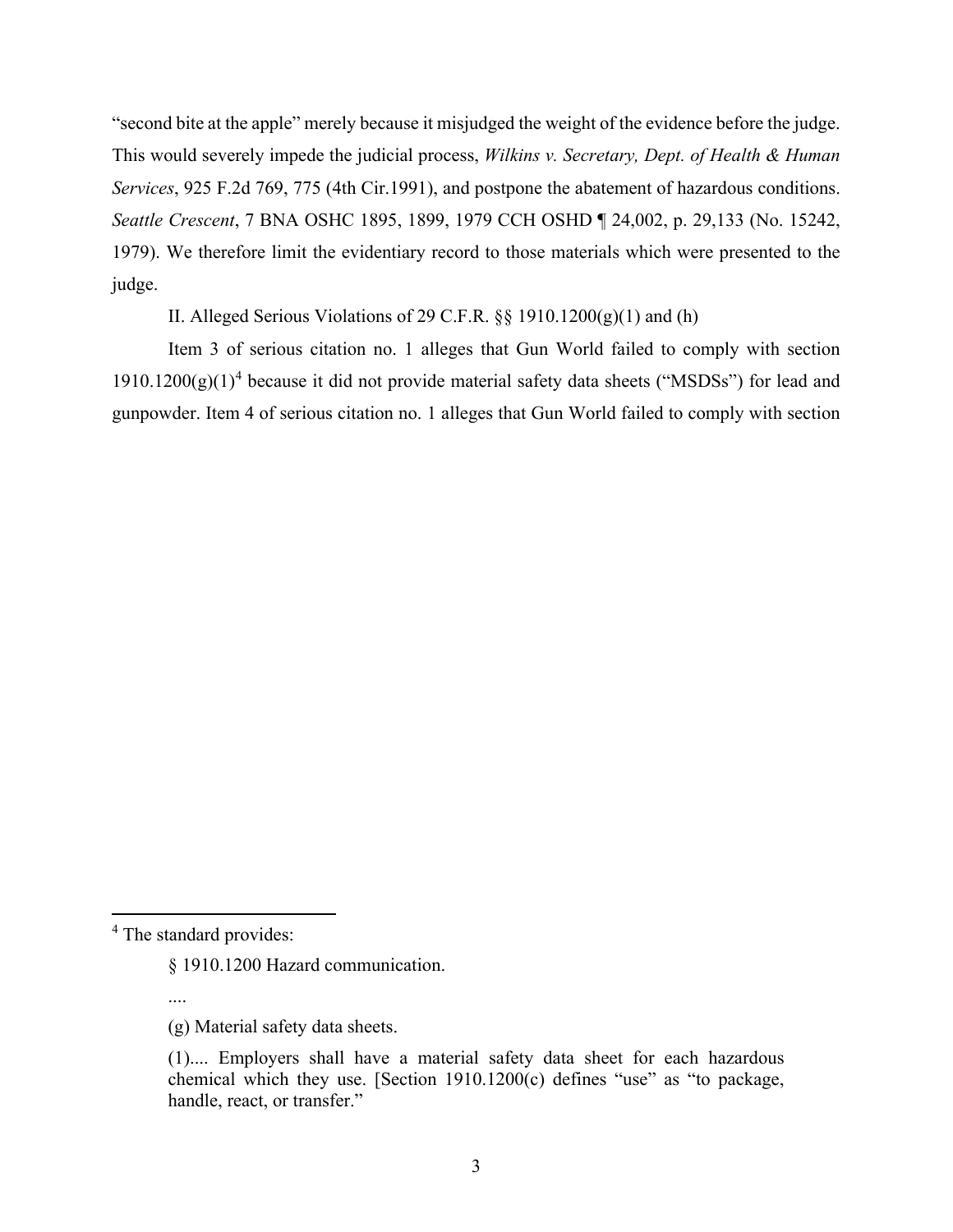$1910.1200(h)(1)$  and  $(2)^5$  $(2)^5$  because it failed to provide employees with information and training for exposure for these same substances. The judge affirmed both items.<sup>[6](#page-3-1)</sup>

In order to establish a violation of an occupational safety and health standard, the Secretary must prove that (1) the standard applies, (2) the employer did not comply with the terms of the standard, (3) its employees had access to the violative condition, and (4) the employer had actual

<span id="page-3-0"></span><sup>5</sup> The standard provides:

§ 1910.1200 Hazard communication.

....

(h) Employee information and training. Employers shall provide employees with information and training on hazardous chemicals in their work area at the time of their initial assignment, and whenever a new hazard is introduced into the work area.

(1) Information. Employees shall be informed of:

(i) The requirements of this section;

(ii) Any operations in their work area where hazardous chemicals are present; and,

(iii) The location and availability of the written hazard communication program, including the required list(s) of hazardous chemicals, and material safety data sheets required by this section.

(2) Training. Employee training shall include at least:

(i) Methods and observations that may be used to detect the presence or release of a hazardous chemical in the work area (such as monitoring conducted by the employer, continuous monitoring devices, visual appearance or odor of hazardous chemicals when being released, etc.);

(ii) The physical and health hazards of the chemicals in the work area;

(iii) The measures employees can take to protect themselves from these hazards, including specific procedures the employer has implemented to protect employees from exposure to hazardous chemicals, such as appropriate work practices, emergency procedures, and personal protective equipment to be used; and

(iv) The details of the hazard communication program developed by the employer, including an explanation of the labeling system and the material safety data sheet, and how employees can obtain and use the appropriate hazard information.

<span id="page-3-1"></span><sup>6</sup> Items 3 and 4 of serious citation no. 1 also alleged violations as to gun care products, i.e. cleaning solvents. The Secretary concedes below and on review that Gun World's use of these products come within the consumer product exception to the standard. See 29 C.F.R. § 1910.1200(b)(6)(vii). The judge below only vacated item 3 as to the gun care products. We therefore vacate both items 3 and 4 of serious citation no. 1 with respect to the gun care products.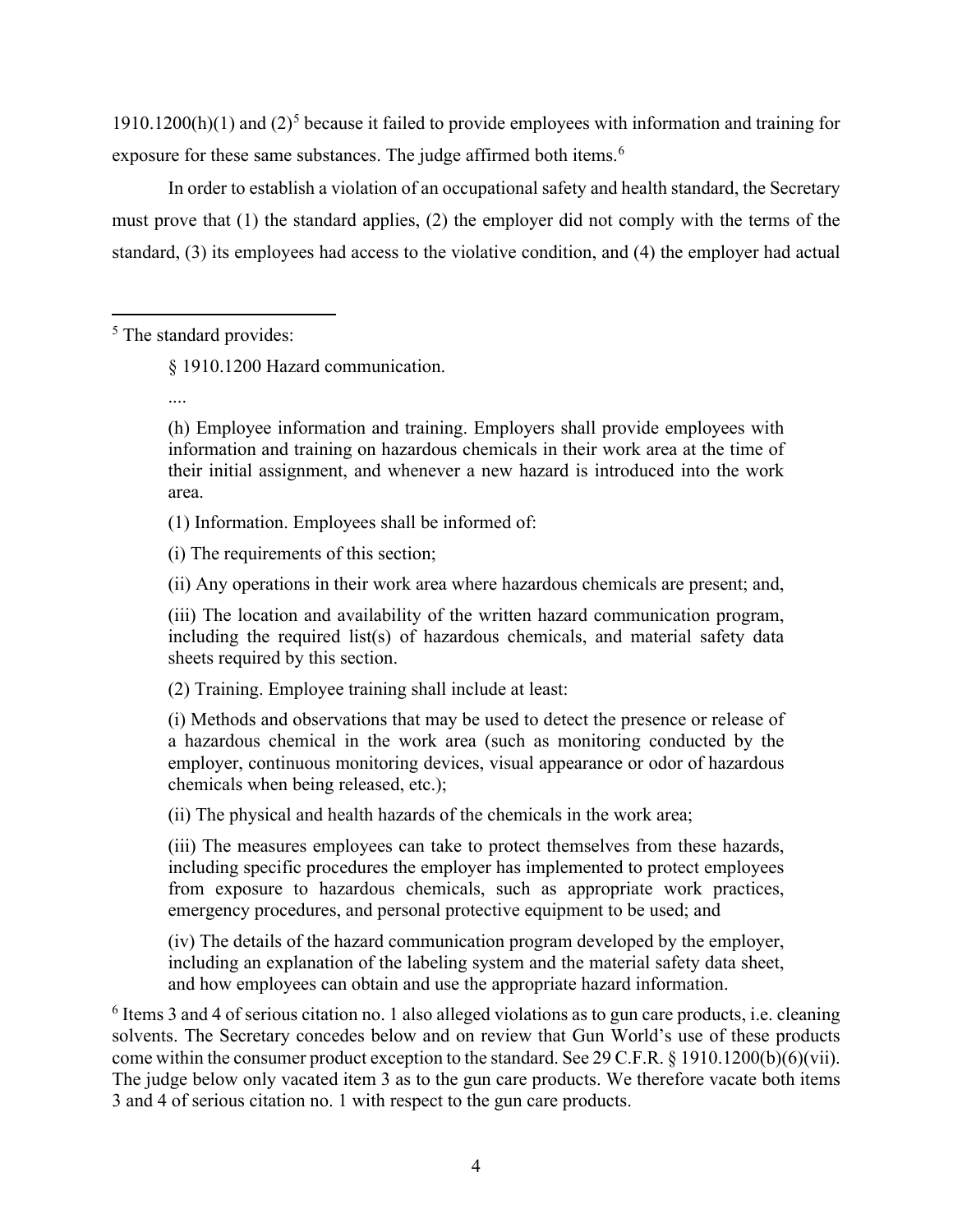or constructive knowledge of the violative condition. E.g., *Gary Concrete Prods., Inc*., 15 BNA OSHC 1051, 1052, 1991–93 CCH OSHD ¶ 29,344, p. 39,449 (No. 86–1087, 1991). There is no dispute that the standards apply to the lead and gunpowder in Gun World's workplace. The hazard communication standard applies to "any chemical which is a physical hazard or a health hazard." 29 C.F.R. § 1910.1200(c). Explosives, such as gunpowder, are physical hazards.[7](#page-4-0) *Id*. Lead is a health hazard. See 29 C.F.R. Part 1910, Subpart Z, Toxic and Hazardous Substances. 29 C.F.R. § 1910.1200(d)(3)(i). The record is clear that Gun World did not comply with the cited standards. It stipulated that it did not provide MSDSs for the lead and gunpowder and that it did not train its employees regarding lead and gunpowder. Gun World's failure to provide information is established through the testimony of Compliance Officer Cynthia Hanzlik, who testified that Gun World employees Andrew Nelson and Armando Martinez both told her that they did not know what MSDSs were and that they did not have any information about lead or gunpowder except for a brochure about lead hazards issued by the State of Illinois. The evidence also establishes that Gun World's employees were exposed to lead and gunpowder as part of their duties and that Gun World knew of these exposures.<sup>[8](#page-4-1)</sup> Soskin assigned employees to sweep the ranges that contained lead and gunpowder. Two of these employees were clearly exposed to lead. James Brubaker handled lead 7 to 8 hours a day, while Armando Martinez was exposed to lead 22 times above the Permissible Exposure Limit ("PEL") while he swept the range. In an affidavit, former Gun World employee Collier MacCowan stated that employees who sweep the firing ranges are exposed to unburned gunpowder and lead dust from fired guns.

We find no merit in Gun World's other arguments. Gun World contends that its employees are not exposed to lead and gunpowder within the meaning of the standard when they work with sealed containers of lead and gunpowder. As noted above, however, the evidence establishes that employees are exposed to lead and gunpowder that is not sealed. Moreover, section

<span id="page-4-0"></span> $<sup>7</sup>$  An explosive is defined as "a chemical that causes a sudden, almost instantaneous release of</sup> pressure, gas, and heat when subjected to sudden shock, pressure, or high temperature." 29 C.F.R. § 1910.1200(c). Gunpowder meets these criteria.

<span id="page-4-1"></span><sup>&</sup>lt;sup>8</sup> Gun World argues on review that it did not violate the standard because only Soskin loads cartridges and handles lead bullets and gunpowder and that the "employees" handle sealed packages of lead and gunpowder. However, Soskin testified at the hearing that he was a "salaried employee." The record also establishes that several of Gun World's employees were exposed to lead and gunpowder.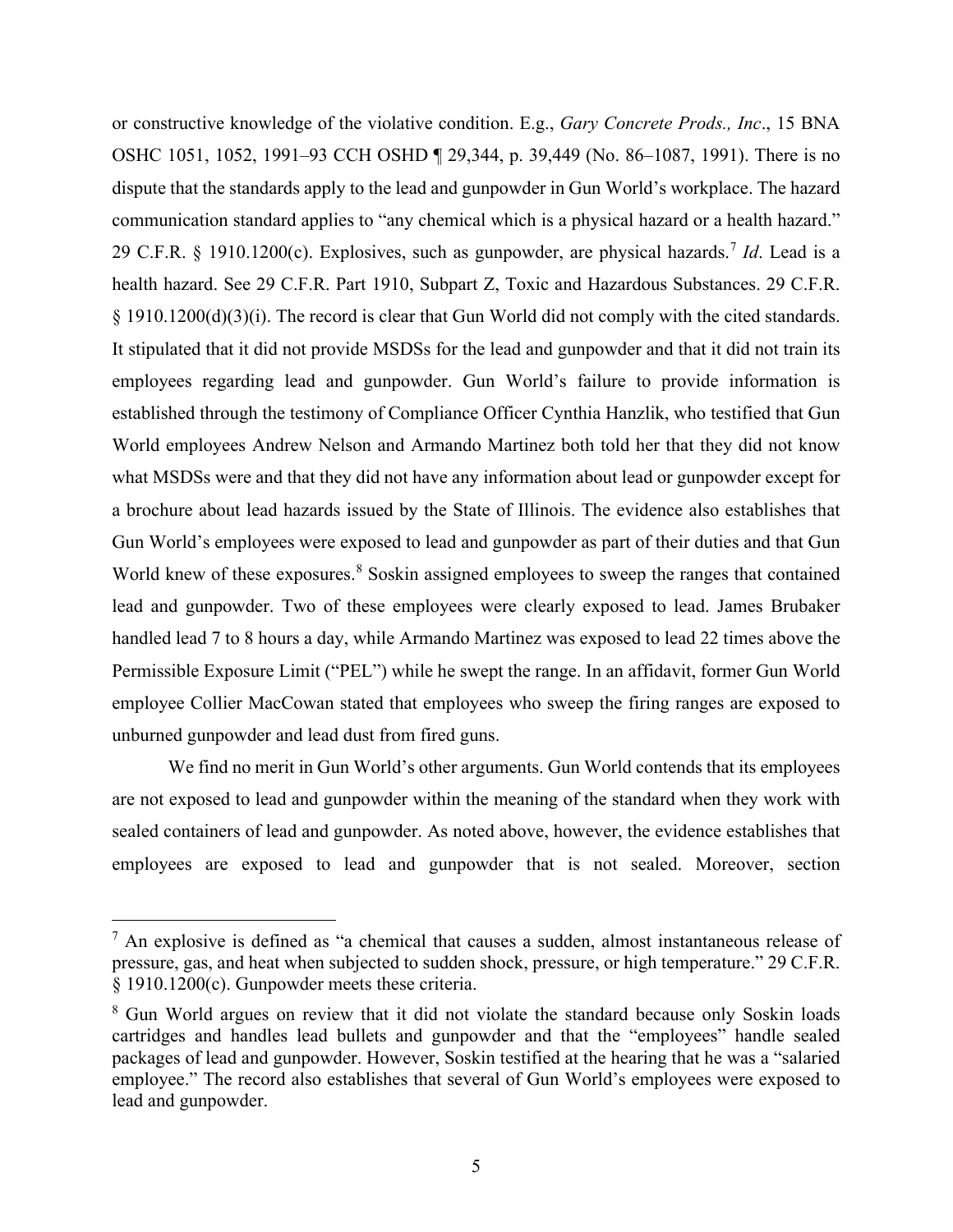1910.1200(b)(4)(iii) requires employers to "ensure that employees are provided with information and training in accordance with paragraph (h) of this section ... to the extent necessary to protect them in the event of a spill or leak of a hazardous chemical from a sealed container."

We find no basis for Gun World's reliance on labels for lead and gunpowder required by the U.S. Department of Transportation as substitutes for MSDSs. MSDSs are clearly required by section 1910.1200(g)(1) and are distinct from the labels required by section 1910.1200(f). *General Carbon Co. v. OSHRC*, 860 F.2d 479, 481 (D.C.Cir.1988) (in promulgating the standard, OSHA envisioned an informational program consisting of three interrelated parts comprised of labels, MSDSs, and training). Moreover, MSDSs must be available in the workplace for possible use by emergency personnel. *Super Excavators, Inc.*, 15 BNA OSHC 1313, 1316, 1991–93 CCH OSHD ¶ 29,498, p. 39,804 (No. 89–2253, 1991).

Gun World's reliance on Soskin's familiarity with "a great number" of the instructional manuals issued by lead and gunpowder manufacturers is misplaced. Gun World overlooks the purpose of the cited standards, which is to communicate information about hazards to employees. Soskin's knowledge would not help the other employees who might be exposed to the lead and gunpowder. In addition, section 1910.1200 also has a number of requirements that are not covered in the manufacturers' manuals.<sup>[9](#page-5-0)</sup> Gun World's other complaints about the hazard communication standard merely challenge the standard's wisdom. We cannot invalidate a standard on such a ground. *Loomis Cabinet Co.,* 15 BNA OSHC 1635, 1640, 1991–93 CCH OSHD ¶ 29,689, p. 40,258 (No. 88–2012, 1992), *aff'd*, 20 F.3d 938 (9th Cir. 1994). For the reasons stated above, we conclude that the Secretary has established violations of sections  $1910.1200(g)(1)$  and (h).

We also find that the violations are serious as to both lead and gunpowder under section 17(k) of the Occupational Safety and Health Act of 1970, 29 U.S.C.  $\S 666(k)$ . <sup>[10](#page-5-1)</sup>

<span id="page-5-0"></span> $9$  For example, section 1910.1200(h)(1) requires that the employer tell employees about operations in their work areas where hazardous materials are present and about the location and availability of the written hazard communication program and MSDSs, section 1910.1200(h)(2)(iii) requires an employer to train employees about the specific procedures the employer has implemented to protect employees from exposure to hazardous chemicals, and section 1910.1200(h)(2)(iv) requires an employer to train employees about the details of its hazard communication program.

<span id="page-5-1"></span><sup>&</sup>lt;sup>10</sup> Section 17(k) of the Act provides:

<sup>[</sup>A] serious violation shall be deemed to exist in a place of employment if there is a substantial probability that death or serious physical harm could result from a condition which exists, or from one or more practices, means, methods, operations,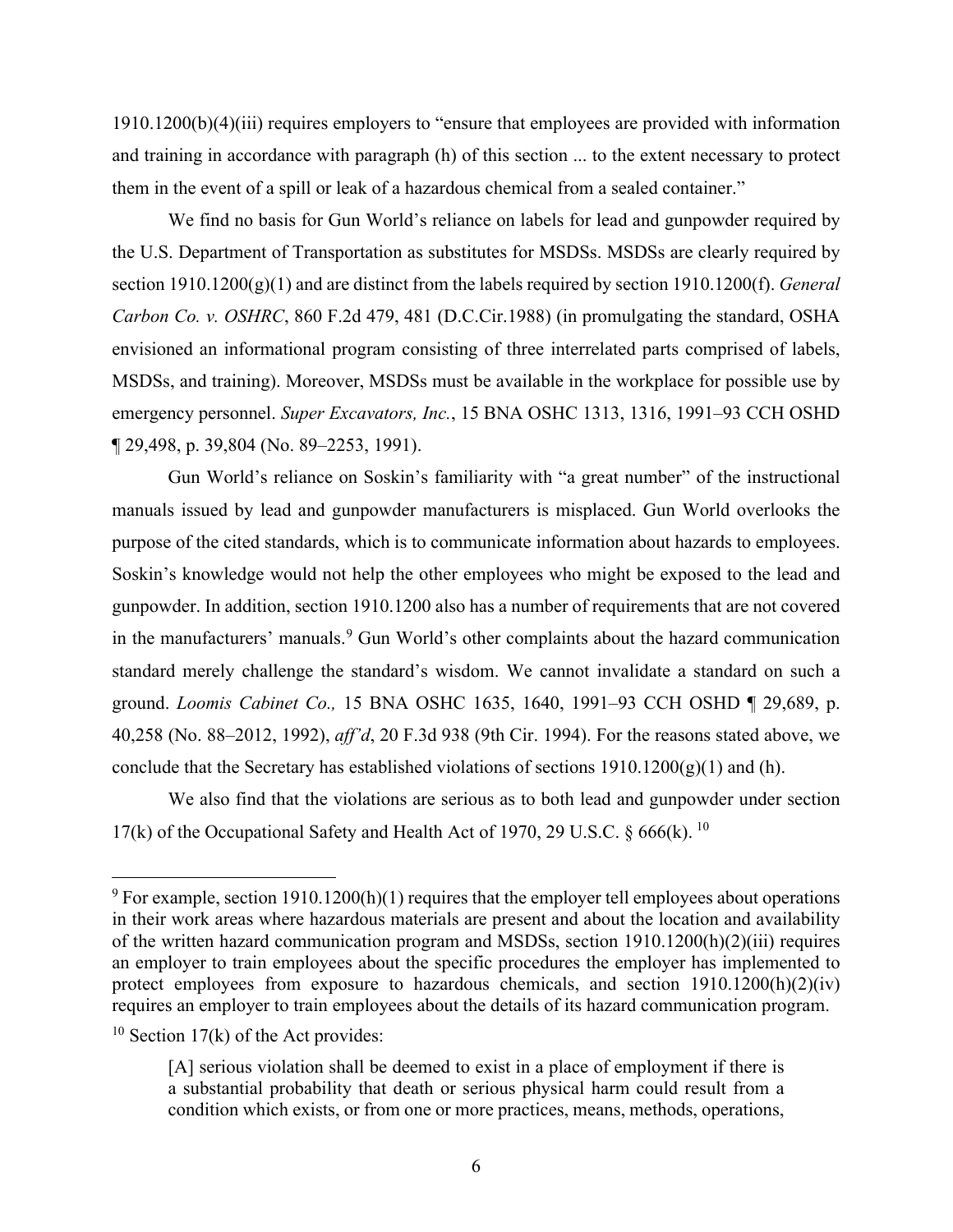Although the absence of an MSDS alone would not cause physical harm, it could result in an employee's being given inadequate or improper treatment for exposure to a hazardous substance. *Super Excavators*, 15 BNA OSHC at 1317, 1991–93 CCH OSHD at pp. 39,804–805. In determining the seriousness of a violation of a hazard communications standard, we look to the volatility of the material involved, the nature of the expected harm, and the adequacy of the employer's hazard communication program. *Ford Development Corp*., 15 BNA OSHC 2003, 2006, 1991–93 CCH OSHD ¶ 29,900, p. 40,798 (No. 90–1505, 1992), *aff'd without published opinion*, 16 F.3d 1219 (6th Cir.1994). While lead is not volatile, it is well settled that persistent exposure to excessive levels of airborne lead is substantially likely to result in serious physical harm. E.g., *Morrison–Knudsen Co./ Yonkers Contracting Co*., 16 BNA OSHC 1105, 1122, 1993 CCH OSHD ¶ 30,048, p. 41,279 (No. 88–572, 1993), *petition for review filed*, No. 93–1385 (D.C. Cir. June 15, 1993). See also Appendix A to the lead standard, 29 C.F.R. § 1910.1025. The volatile nature of gunpowder, the harm that could occur from its explosion, as well as Gun World's failure to have the MSDSs, information and training necessary for an effective communication program, also establish that the violation was properly classified as serious. See *Ford, supra*.

Section 17(j) of the Act, 29 U.S.C.  $\S$  666(j), provides that in determining an appropriate penalty we give due consideration to the gravity of the violation, the size of the employer, the employer's good faith, and its history of violations. The Secretary proposed a penalty of \$450 for item 3 and \$450 for item 4 of serious citation no. 1. The judge assessed a penalty of \$150 for item 3 and \$150 for item 4, and the Secretary requests that the Commission uphold the judge's penalty assessment. Gun World did not present any evidence at the hearing on the appropriateness of the penalties and there is nothing in this record which compels a reduction of the penalties. Accordingly, we assess a penalty of \$150 for item 3 and \$150 for item 4.

III. Alleged Serious Violation of 29 C.F.R. § 1910.1025(h)(2)(ii)

The Secretary cited Gun World for failing to comply with 29 C.F.R. § 1910.1025(h)(2)(ii)<sup>[11](#page-6-0)</sup> because it permitted employees to sweep lead accumulations from the

<span id="page-6-0"></span> $11$  The standard provides:

or processes which have been adopted or are in use, in such place of employment unless the employer did not, and could not with the exercise of reasonable diligence, know of the presence of the violation.

<sup>§ 1910.1025</sup> Lead.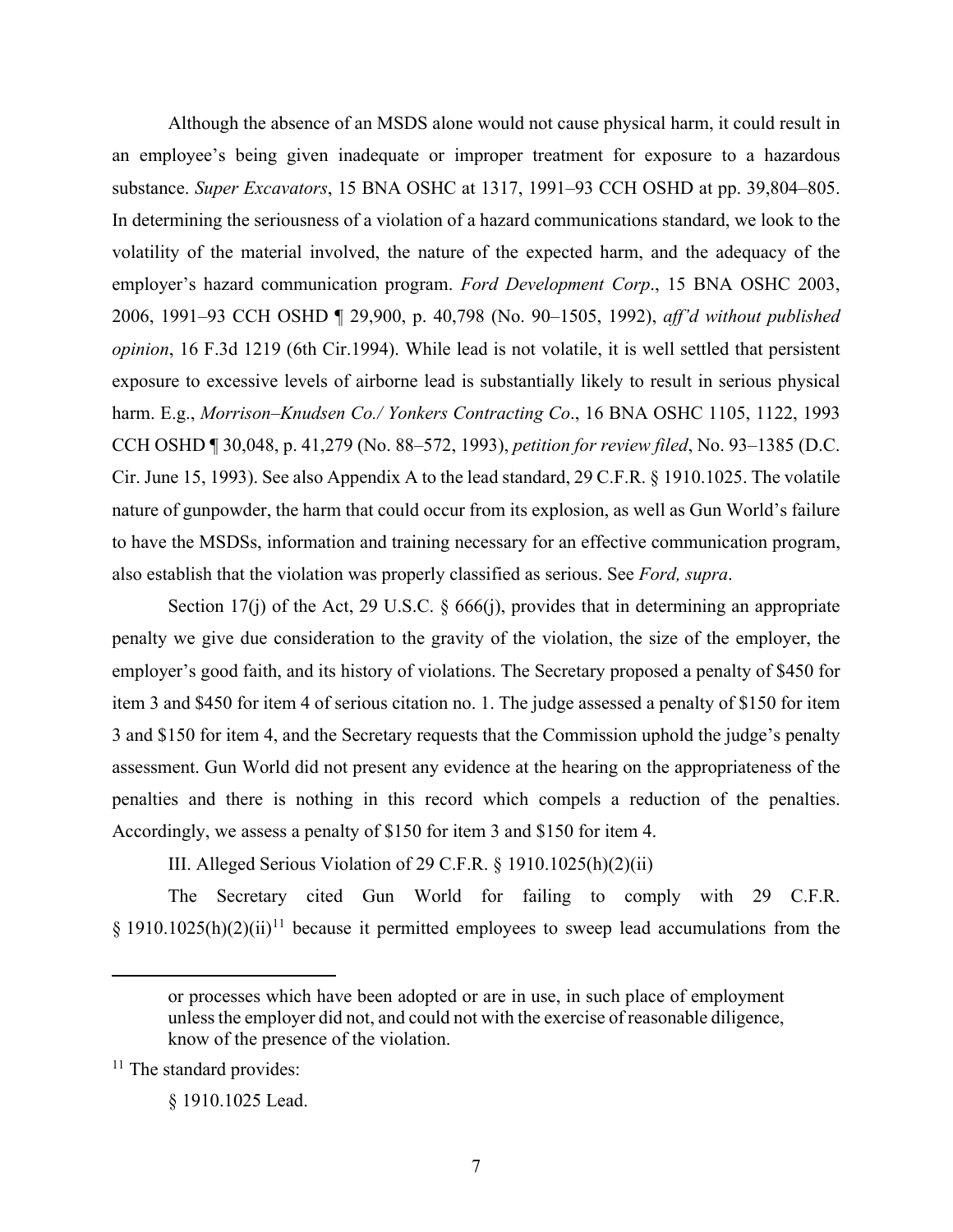firing ranges. At the hearing, Soskin testified that "at the suggestion of the people from OSHA" he purchased an Euroclean vacuum cleaner to vacuum lead from the range and that Gun World "just started" using the vacuum. His testimony was unrebutted that the vacuum was not effective in removing all the lead from the range. The judge vacated the citation based on this testimony. However, under the standard, sweeping is an exception to the requirement that vacuuming or other equally effective methods be used.<sup>[12](#page-7-0)</sup> Thus, Gun World has the burden of proving that vacuuming or other equally effective methods had been tried before sweeping. The party claiming to fall under an exception has the burden of proof of its claim. *Conagra Flour Milling Co*., 15 BNA OSHC 1817, 1823, 1991–93 CCH OSHD ¶ 29,808, p. 40,593 (No. 88–2572, 1992). Gun World did not present evidence at the hearing that it had tried vacuuming or other equally effective methods before resorting to sweeping the ranges. We find that Gun World fell short of making out the exception and that it failed to comply with the standard.

The Secretary proposed a penalty of \$1500 for this item. Gun World did not present any evidence at the hearing on the appropriateness of the penalty proposed by the Secretary. However, based on the penalty factors in section 17(j) of the Act noted above, we find Gun World exercised good faith in purchasing the \$525 vacuum after it was suggested by the OSHA representative. We therefore reduce the proposed penalty, and assess a penalty of \$975.

....

(2) Cleaning floors.

....

<span id="page-7-0"></span><sup>12</sup> Appendix B, Part VI of the standard requires as follows:

<sup>(</sup>h) Housekeeping—(1) Surfaces. All surfaces shall be maintained as free as practicable of accumulations of lead.

<sup>(</sup>ii) Shoveling, dry or wet sweeping, and brushing may be used only where vacuuming or other equally effective methods have been tried and found not to be effective.

Vacuuming is the preferred method of meeting this requirement, and the use of compressed air to clean floors and other surfaces is absolutely prohibited. Dry or wet sweeping, shoveling, or brushing may not be used except where vacuuming or other equally effective methods have been tried and do not work.

Statements made in a nonmandatory appendix to a standard may be used to shed light on the intent of that standard. E.g., *Peavey Grain Co*., 15 BNA OSHC 1354, 1359, 1991–93 CCH OSHD ¶ 29,533, p. 39,873 (No. 89–3046, 1991).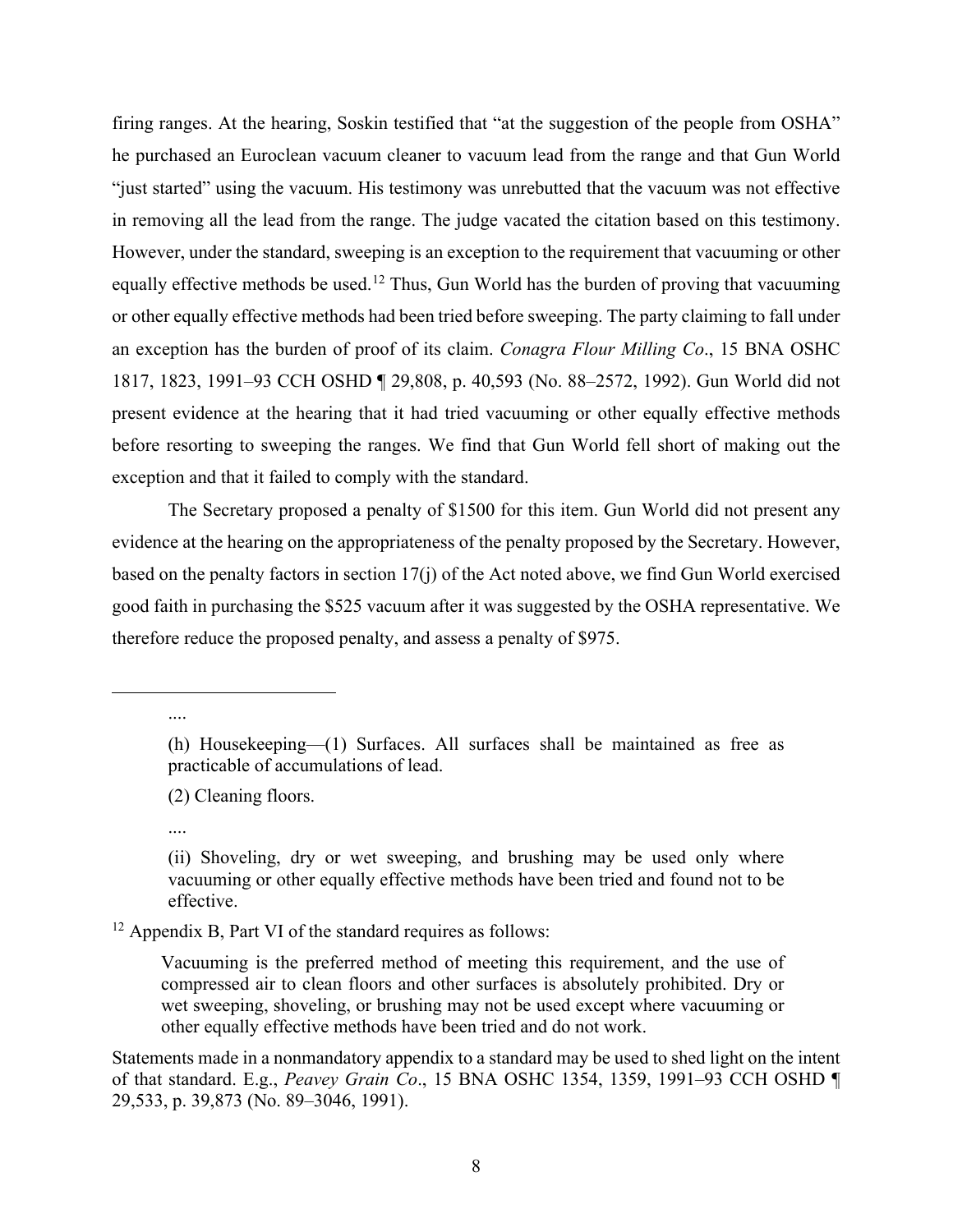IV. Alleged Serious Violations of 29 C.F.R.  $\S$ § 1910.1025(i)(4)(i) and (i)(3)(ii)

Serious Citation no. 3 includes item 6c, which alleged that Gun World failed to provide shower facilities pursuant to section 1910.1025(i)(3)(ii), and item 6d, which alleged that Gun World failed to provide a lunchroom as required by section 1910.1025(i)(4)(i). The judge found that Gun World did not provide lunchroom facilities, but he vacated item 6d. However, item 6c was the citation regarding shower facilities; item 6d alleged a failure to provide lunchroom facilities. The Secretary concedes on review that Gun World provided shower facilities. Accordingly, we find the judge's error is merely an inadvertent one and vacate item 6c.

We affirm item 6d. Although Gun World argues that it effectively complied with the standard because a restaurant located in its building permitted Gun World's employees to eat there, the record does not show that the restaurant complied with section  $1910.1025(i)(4)(ii)$ , which requires that "lunchroom facilities have a temperature controlled, positive pressure, filtered air supply."

The Secretary had proposed a penalty of \$1500 for the four sub-items of item 6. The judge assessed a total penalty of \$600 for the three sub-items that he affirmed. The Secretary requests that we uphold the judge's penalty assessment. Based on the penalty factors in 17(j) of the Act noted above, we find that the record supports this penalty assessment. Accordingly, we assess a penalty of \$600.

V. Order

For the reasons stated above, we affirm item 3 of serious citation no. 1 with respect to lead and gunpowder and assess a \$150 penalty for that violation of section  $1910.1200(g)(1)$ . We affirm item 4 of serious citation no. 1 with respect to lead and gunpowder and assess a \$150 penalty for that violation of section 1910.1200(h). We affirm item 5 of serious citation no. 3 and assess a \$975 penalty for that violation of section 1910.1025(h)(2)(ii). We vacate item 6(c) of serious citation no. 3, which alleges a failure to provide a shower facilities pursuant to section 1910.1025(i)(3)(ii), affirm item 6(d) of serious citation no. 3, which alleges a failure to provide lunchroom facilities pursuant to section 1910.1025(i)(4)(i), and affirm a \$600 total penalty for item 6 of serious citation no. 3.

It is so ordered.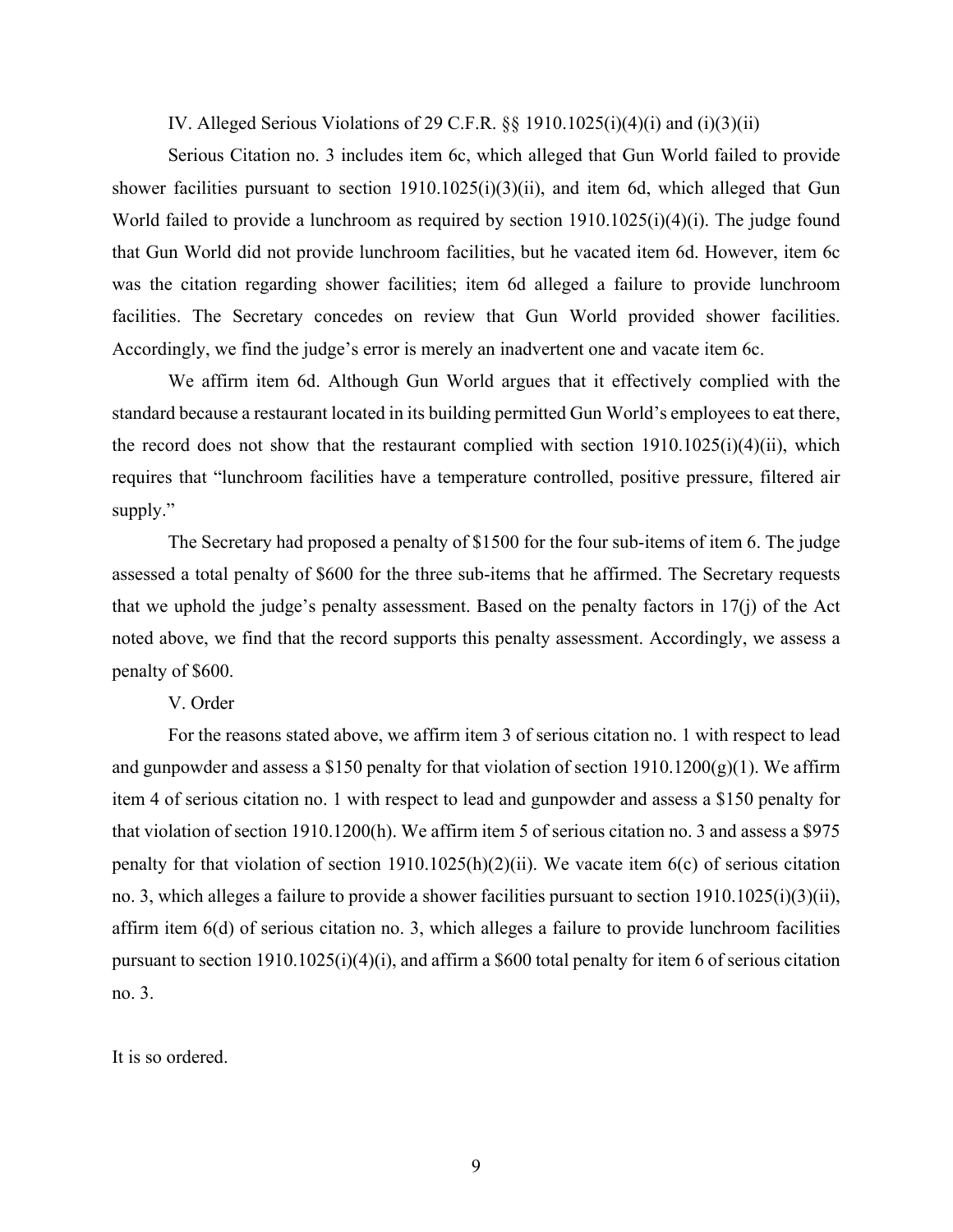Stuart E. Weisberg Chairman

Edwin G. Foulke, Jr. Commissioner

Velma Montoya Commissioner

September 29, 1994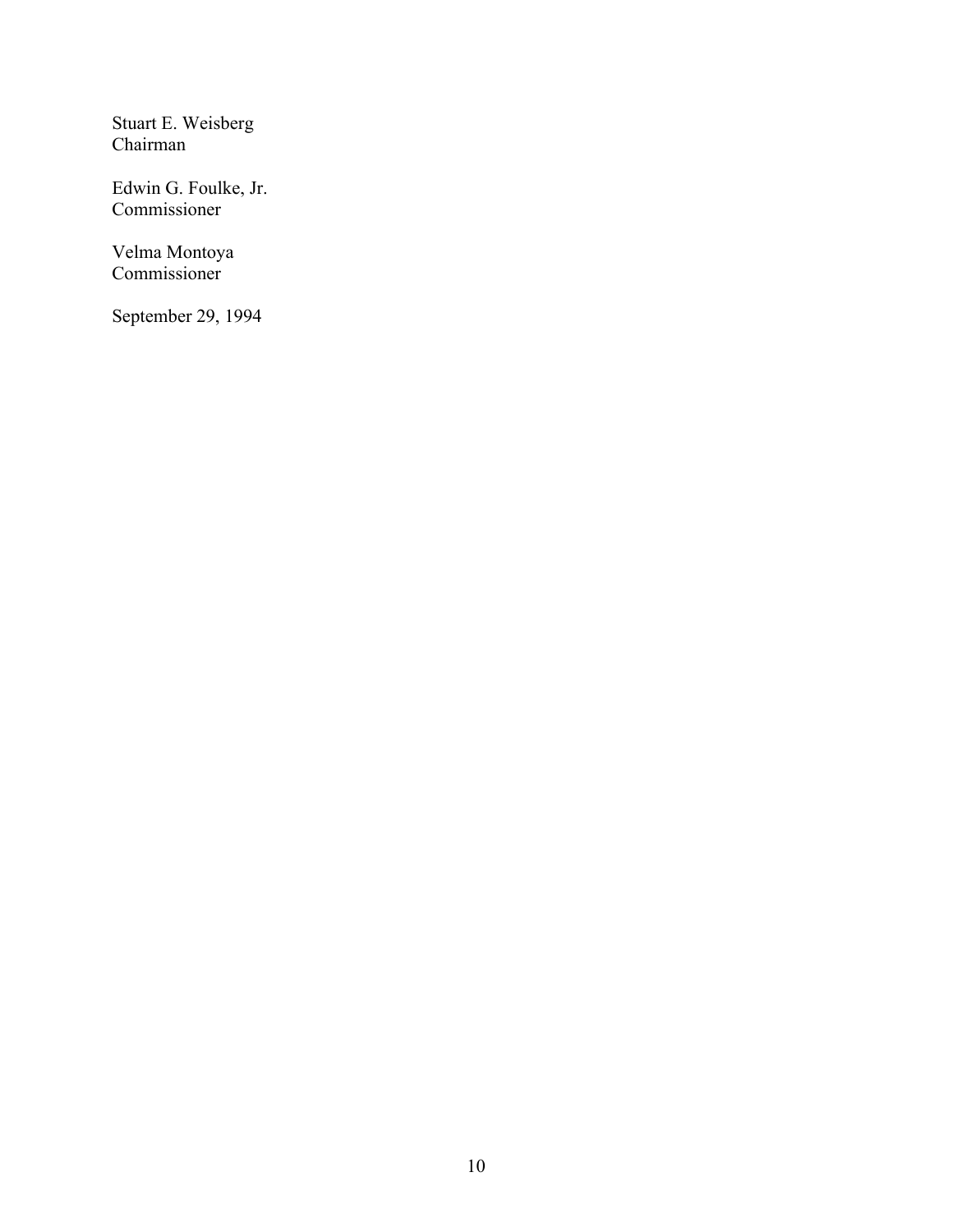### **UNITED STATES OF AMERICA**

# **OCCUPATIONAL SAFETY AND HEALTH REVIEW COMMISSION**

SECRETARY OF LABOR, Complainant,

ARTICLE II GUN SHOP, INC., D/B/A GUN WORLD,

v. 0SHRC DOCKET NOS. 91–2146 & 91–3127

Respondent.

Final Order February 16, 1993

APPEARANCES:

For the Complainant: Stephen D. Turow, Esq., Office of the Solicitor, U.S. Department of Labor, Chicago, Illinois

For the Respondent: Jerry B. Soskin, pro se, Gun World, Bensenville, Illinois

Before: Administrative Law Judge Sidney J. Goldstein

## DECISION AND ORDER

This is an action to enforce citations issued by the Occupational Safety and Health Administration to the Article II Gunshop, Inc., d/b/a Gun World, an employer engaged in the sale of firearms, production of ammunition, and operation of a firing range. The matter arose after representatives of the Administration inspected the company's workplace, concluded that there were violations of safety and health regulations adopted under the Occupational Safety and Health Act of 1970, and recommended that the citations be issued. One set of citations was issued at the conclusion of the initial inspection; the second group of citations ensued after lead test results were received from the Agency's laboratories in Salt Lake City. The Respondent disagreed with the citations and filed notices of contest. After complaints and answers were filed with the Commission, the cases were consolidated for the purpose of hearing and will be disposed of in this one report.

Item 2 of Serious Citation No. 1 charged that: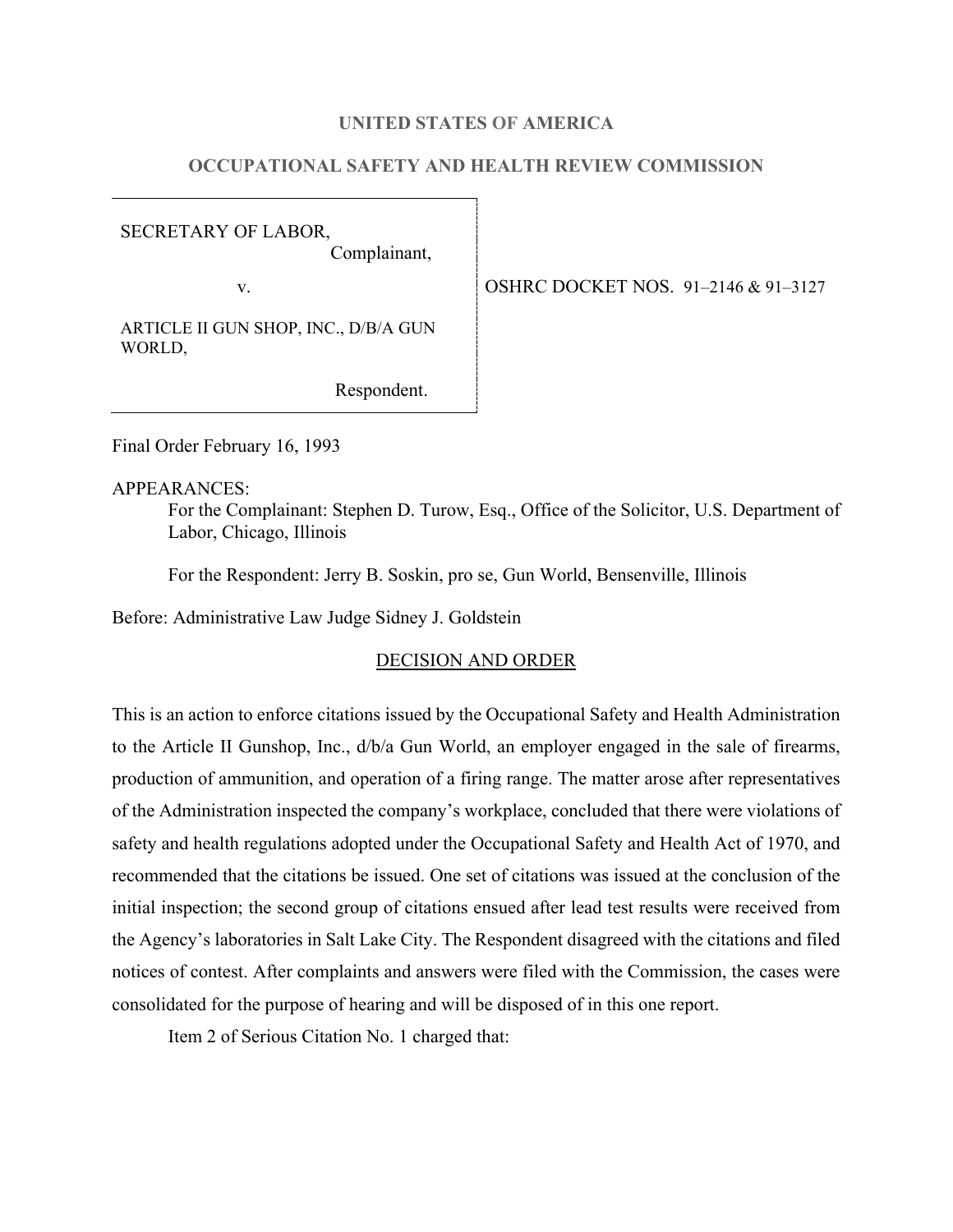Live parts of electric equipment operating at 50 volts or more were not guarded against accidental contact by approved cabinets or other forms of approved enclosures, or other means listed under this provision:

Target motors and switches above each position in the three public firing ranges had 110 volt live connectors exposed.

in violation of the regulation found at 29 C.F.R. § 1910.303(g)(2)(i) which provides in material part:

(2) Guarding of live parts. (i) Except as required or permitted elsewhere in this subpart, live parts of electric equipment operating at 50 volts or more shall be guarded against accidental contact by approved cabinets or other forms of approved enclosures, or by any of the following means:

(C) By location on a suitable balcony, gallery, or platform so elevated and arranged as to exclude unqualified persons.

According to the Joint Stipulations of Fact, on the date of the inspection there were no guards covering the 110 volt connectors on or around the target motors above each of the public firing ranges at the Respondent's facility. Testimony at the hearing disclosed that no person ever received a shock as a result of this equipment. If a fuse blew, either an electrician or Mr. Soskin, the Respondent's manager, obtained a ladder and changed it. Since the equipment was guarded by location on a suitable gallery or platform so elevated and arranged to exclude unqualified personnel, the regulation was not violated. This portion of the citation is VACATED.

Item 3 of Serious Citation No. 1 alleged that:

29 CFR 1910.1200 $(g)(1)$ : Employer did not have a material safety data sheet for each hazardous chemical used in the workplace:

There were no material safety data sheets for chemicals such as lead, gunpowder, and cleaning solvents used in the firing range, reloading room and elsewhere in the gunshop.

in violation of the regulation at 29 C.F.R.  $\S$  1910.1200(g)(1) which provides:

(g) Material safety data sheets. (1) Chemical manufacturers and importers shall obtain or develop a material safety data sheet for each hazardous chemical they produce or import. Employers shall have a material safety data sheet for each hazardous chemical which they use.

Paragraphs 10 and 11 of the Joint Stipulations of Fact state that on the inspection date there were no material data safety sheets for lead, gun powder, soluble base smokeless propellant and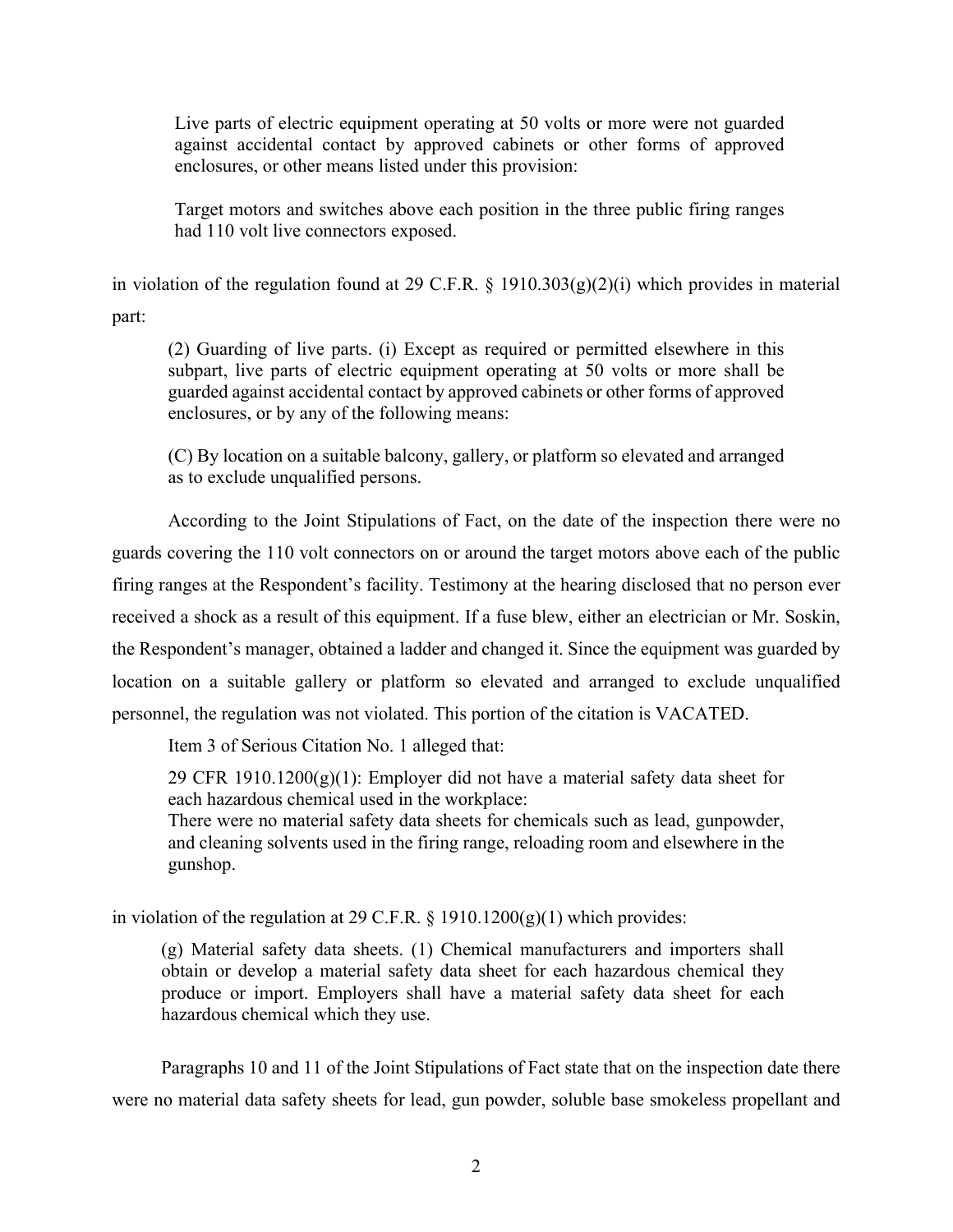gun care products, including lubricating oil and bore cleaner, chemicals used at Respondent's workplace.

The Respondent introduced into the record a letter from Birchwood Casey Company to the effect that, according to the Federal Hazard Communications Standard, there was no need for MSHS's for its consumer gun care products. However, the citation covers other products, including lead, previously mentioned. Inasmuch as there were no MSHS's for the chemicals listed, this portion of the citation was therefore violated, and it is therefore AFFIRMED.

Item 4 of the Serious Citation No. 1 stated that:

29 CFR 1910.1200(h): Employees were not provided information and training as specified in 29 CFR 1910.1200(h)(1) and (2) on hazardous chemicals in their work area at the time of their initial assignment and whenever a new hazard was introduced into their work area:

There was no instruction and training for employees in the gunshop on the hazard communication program for chemicals such as lead, gunpowder, and cleaning solvents.

in violation of the regulation found at 29 C.F.R. § 1910.122(h) which reads in part as follows:

(h) Employee information and training. Employers shall provide employees with information and training on hazardous chemicals in their work area at the time of their initial assignment, and whenever a new hazard is introduced into their work area.

(1) Information. Employees shall be informed of:

(i) The requirements of this section;

(ii) Any operations in their work area where hazardous chemicals are present; and,

(iii) The location and availability of the written hazard communication program, including the required list(s) of hazardous chemicals, and material safety data sheets required by this section.

(2) Training. Employee training shall include at least:

(i) Methods and observations that may be used to detect the presence or release of a hazardous chemical in the work area (such as monitoring conducted by the employer, continuous monitoring devices, visual appearance or odor of hazardous chemicals when being released, etc.);

(ii) The physical and health hazards of the chemicals in the work area;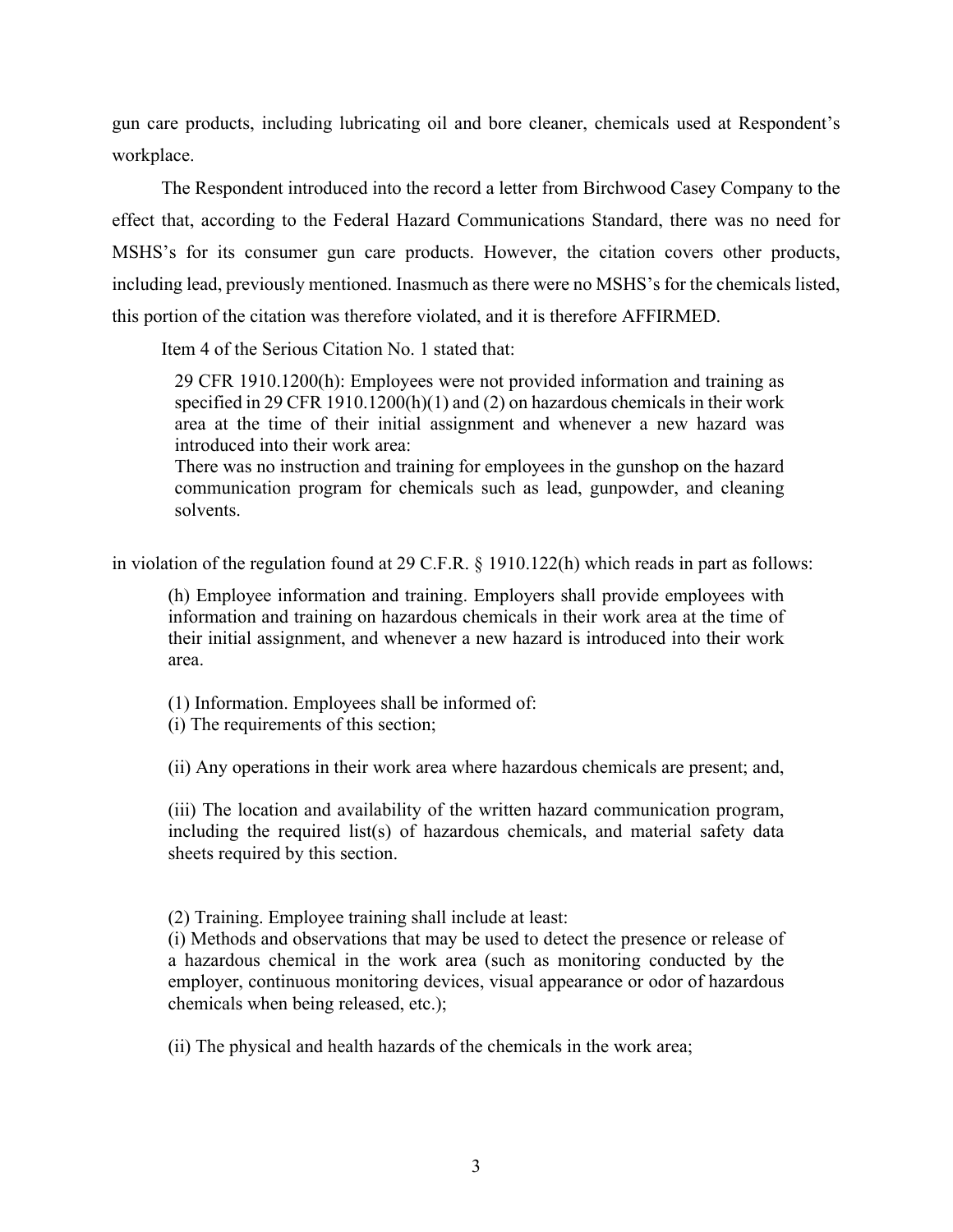(iii) The measures employees can take to protect themselves from these hazards, including specific procedures the employer has implemented to protect employees from exposure to hazardous chemicals, such as appropriate work practices, emergency procedures, and personal protective equipment to be used; and,

(iv) The details of the hazard communication program developed by the employer, including an explanation of the labeling system and the material safety data sheet, and how employees can obtain and use the appropriate hazard information.

Paragraph 12 of the Joint Statements of Fact is copied below:

12. Although the Respondent disputes that it is required to provide its employees the training outlined in 29 C.F.R. § 1200(h), the parties agree that the Respondent did not train its employees in: (a) the methods and observations that may be used to detect the presence or release of lead, gunpowder, and cleaning solvents used in the work area, (b) the physical and health hazards of lead, gunpowder, and cleaning solvents, (c) the measures that employees can take to protect themselves from hazards associated with lead, gunpowder, and cleaning solvents, including specific procedures the employer has implemented to protect employees from exposure to these materials, and (d) details of the Respondent's hazard communication program, including an explanation of the labeling system and the material safety data sheets and how employees can obtain and use the appropriate hazard information.

Thus, the Respondent stipulated that it did not conform to the regulation, and its employees confirmed that they did not receive the information and training required by the regulation. Although the Respondent disputed that it was required to abide by the regulation, there is nothing in the record to indicate that it was not subject to its provisions relating to information and training requirements. This portion of the citation is AFFIRMED.

Item 1a of the Serious Citation No. 3 alleged that:

29 CFR 1910.1025(c)(1): Employees were exposed to lead at concentrations greater than fifty micrograms per cubic meter of air averaged over an eight-hour period:

The range operator working in the shooting range was exposed to lead at an 8-hour time weighted average of 1130 ug/M3, approximately 22 times the limit of 50 ug/M3; this limit is established to prevent nervous system disorders. The samples were collected on 6/3/91 during a 126 minute sampling period. Exposure calculations include a zero increment for the 354 minutes not sampled.

in violation of the regulation found at 29 C.F.R. § 1910.1025(c)(1) which provides: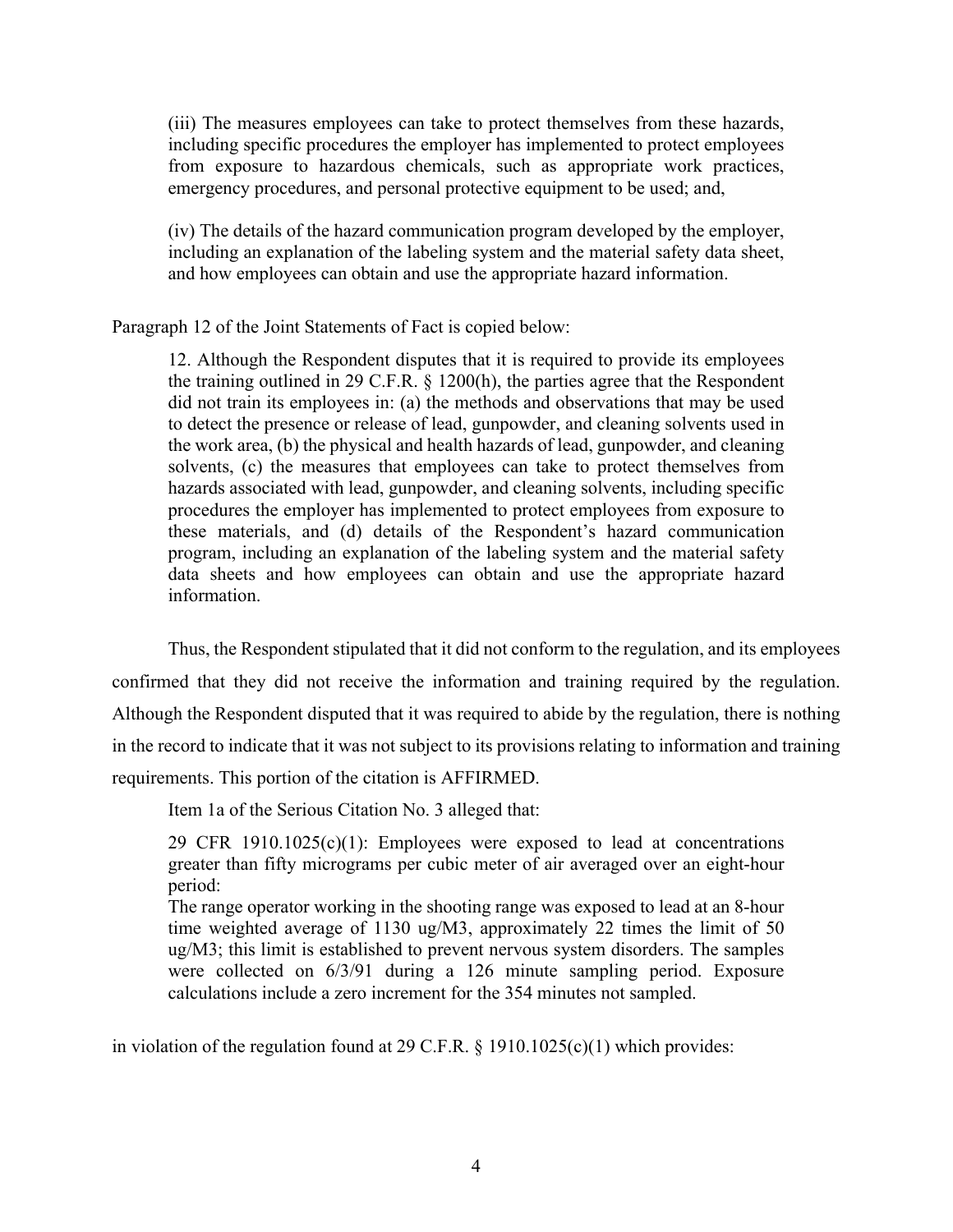(c) Permissible exposure limit (PEL). (1) The employer shall assure that no employee is exposed to lead at concentrations greater than fifty micrograms per cubic meter of air (50 ug/m 3) averaged over an 8-hour period.

The record supports the position of the Secretary. Two representatives of the Administration, using high flow air pumps, measured employee exposure to air-borne lead dust, and at least one employee was exposed to a time weighted average concentration of lead measured at 1130 ug/m 3, considerably above the exposure levels established by regulation. The manner in which the tests was conducted was explained in detail in answers to Respondent's interrogatories and by testimony from inspectors and the supervising chemist at the OSHA laboratory in Salt Lake City. Indeed, the Respondent's witness did not challenge the computations of the chemist at the hearing.

Respondent's position is that excessive lead in the workplace does not pose a danger to adults, relying upon opinions of a physician. But the Administration considers excessive lead exposure to be a serious threat to health of employees, and a separate section of the regulations is devoted to this problem. Studies relating to inhalation of lead dust as well as testimony at the hearing agree that absorbed lead can damage the kidneys, peripheral and central nervous systems, and the blood forming organs. The National Institute of Safety and Health (NIOSH) supports OSHA recommendations that workers with excessive blood levels be removed from further lead exposure. Further, the National Safety Council in its Fundamentals of Industrial Hygiene (third edition) asserts "Lead dust and fumes can present a severe hazard to those who are overexposed to them." And in Patty's Industrial Hygiene and Toxology (third revised edition) Volume 2A the authors conclude that "... lead in all its forms is a cumulative poison...."

The Respondent contended that the measurements were taken outside of the respirator worn by the employee, and therefore there was not an accurate reading of the exposure to lead. In this connection paragraph (d) of the standard specifies that for the purpose of exposure monitoring, "employee exposure is that exposure which would occur if the employee were not using a respirator." Thus the PEL of 50 ug/m 3 is the highest concentration level of airborne lead in an employee's breathing zone to which he may permissibly be exposed.

The Respondent also argued that it should not be held responsible for any regulation infractions because there had been a previous inspection which was not followed by a citation. The same argument was presented as a defense to a citation in the case of *Donovan v. Daniel Marr &*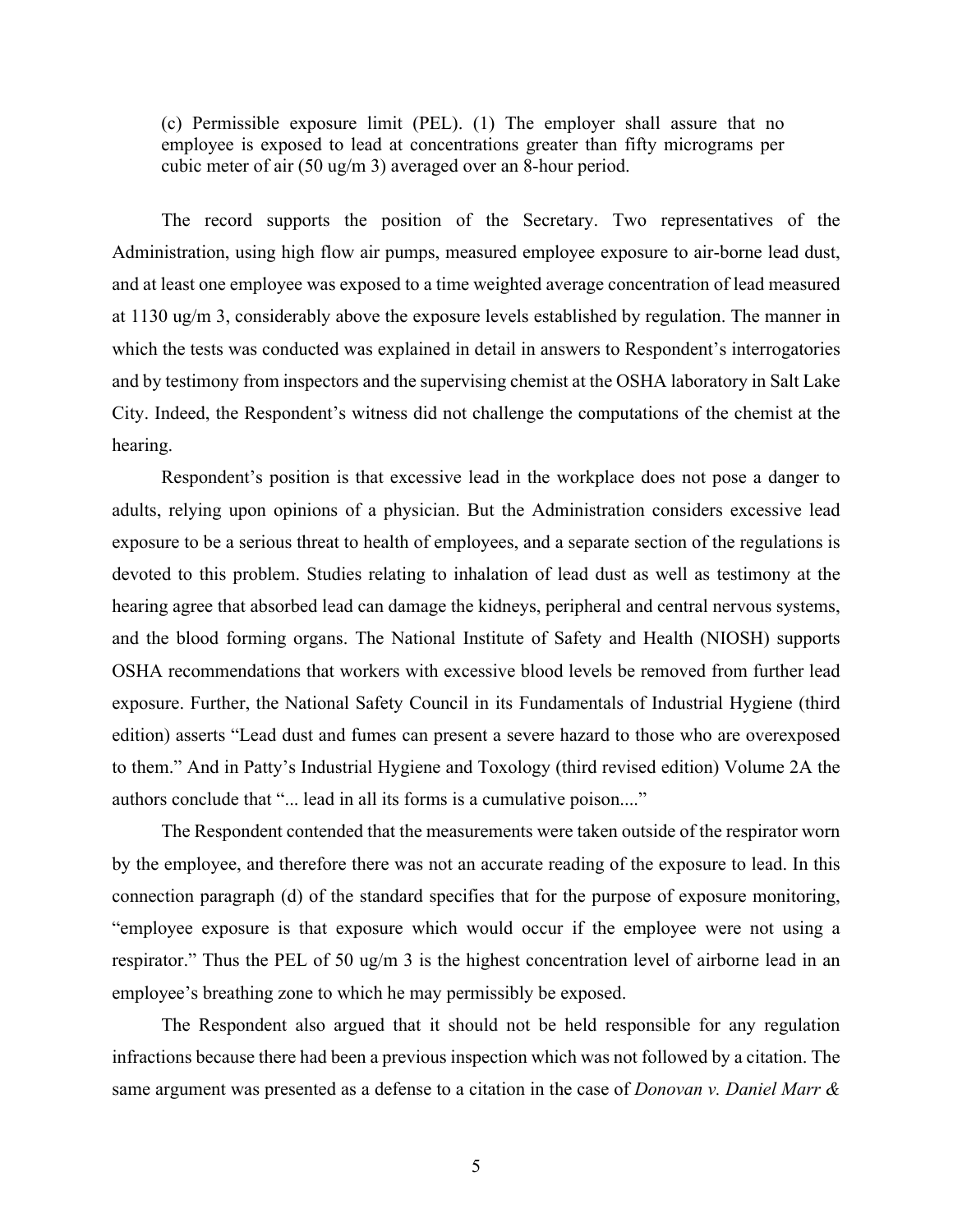*Son Co*., 763 F.2d 477 (1985). There the company complained that the failure to provide exterior nets was not raised by the Secretary during previous inspections. The court held that "An employer cannot, however, rely on the Secretary's failure to issue citations."

Since the record discloses that at least one of the Respondent's employees was exposed to levels to lead greater than permitted; and since Respondent did not submit studies to indicate that the exposure was less than permitted, the regulation was violated, and this portion of the citation is AFFIRMED.

Item 1b of Serious Citation No. 3 refers to engineering and work practice controls, alleging that such controls were not implemented to reduce and maintain employee exposure to lead in accordance with the schedule. There is nothing in the record to indicate that engineering and work practice controls were provided to comply with the limitations in the regulation. This portion of the citation is AFFIRMED.

Item 2 of Serious Citation No. 3 charged that:

A written compliance program was not established and/or implemented to reduce lead exposures to or below the permissible exposure limit, and interim levels were applicable, solely by means of engineering and work practice controls in accordance with the implementation schedule in paragraph  $(e)(1)$ :

in violation of the regulation at 29 C.F.R.  $\S$  1910.1025(e)(3)(i) which provides:

(3) Compliance program. (i) Each employer shall establish and implement a written compliance program to reduce exposures to or below the permissible exposure limit, and interim levels if applicable, solely by means of engineering and work practice controls in accordance with the implementation schedule in paragraph  $(e)(1)$ .

In the Joint Stipulations of Fact the Respondent agreed that there was no written compliance program that was established and implemented to reduce lead exposure as required by 29 C.F.R. § 1910.1025(e)(3)(i). This stipulation was confirmed by the compliance officer who received the same information from employees of the Respondent. This portion of the citation is AFFIRMED.

Items 3a, 3b, and 3c of Serious Citation No. 3 alleged violations of regulations relating to respirators and charged that the Respondent did not select respirators for protection against lead from a specified table; that the Respondent did not assure that respirator protection against lead exhibited minimum facepiece leakage and were properly fitted; that Respondent did not perform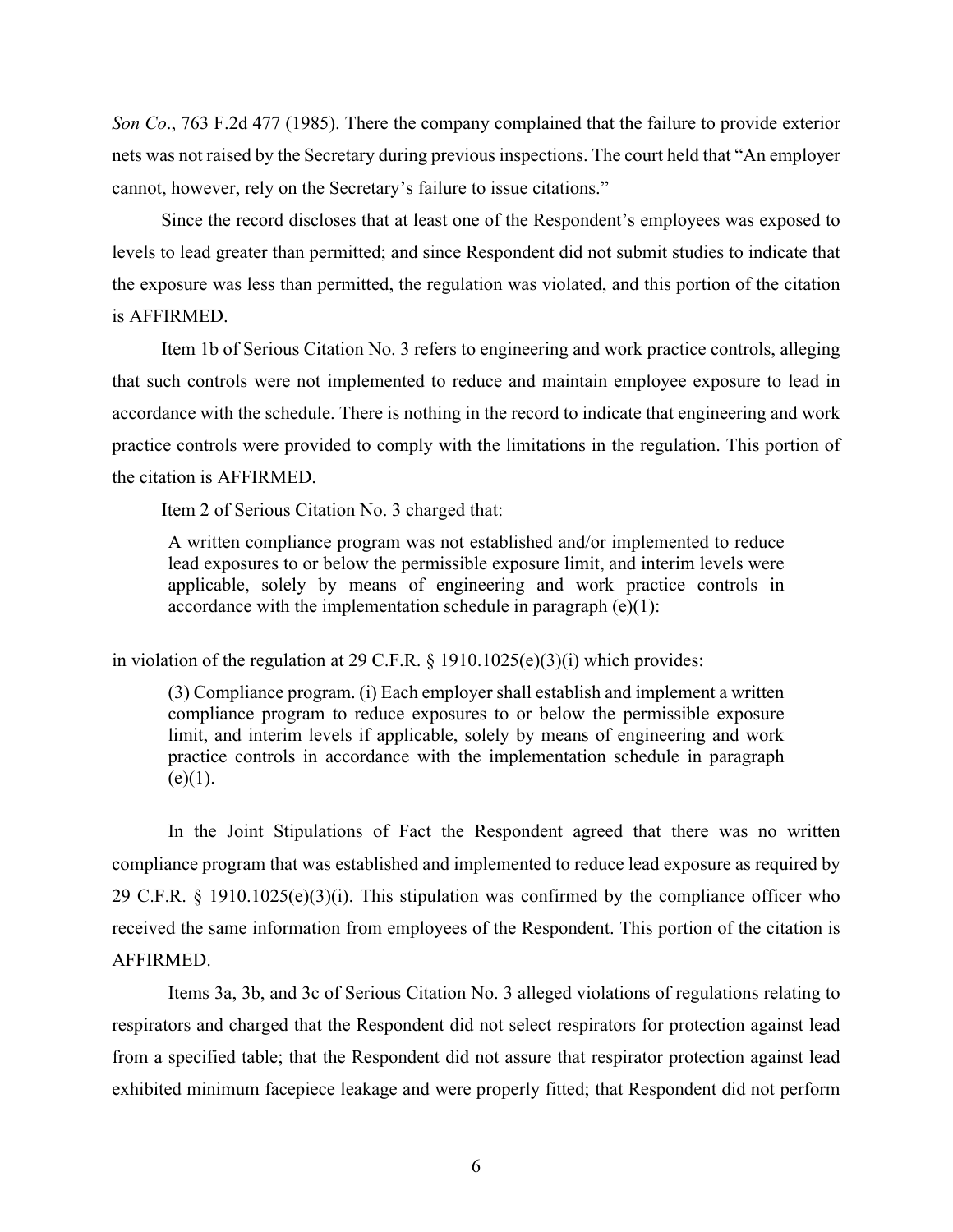either quantitative or qualitative face fit tests at the time of initial fitting and at least every six months thereafter for each employee wearing negative pressure respirators; and that Respondent did not institute a respiratory protection program in accordance with regulations.

The testimony at the hearing indicated that during the inspection the compliance officer ascertained that the Respondent did not comply with the regulations. Her conclusions are confirmed by the Joint Statements of Fact wherein it was stipulated that the Respondent did not conform with these regulations. This portion of the citation is AFFIRMED.

Items 4a and 4b of Serious Citation No. 3 were concerned with protective clothing. Item 4a stated that employees in the firing range exposed to lead in excess of the permissible exposure limit were not provided with protective clothing in violation of the regulation at 29 C.F.R.  $\S$  1910.1025(g)(1) which mandates that in each such case "... the employer shall provide at no cost to the employee and assure that the employee uses appropriate protective work clothing and equipment...." Types of clothing and equipment include coveralls, gloves, hats, shoes or other appropriate protective equipment.

Item 4b also related to protective equipment. That portion of the citation alleged that the Respondent did not provide clean protective work clothing daily for those employees whose lead exposure exceeded the specified eight hour time weighted average as required by the regulation at 29 C.F.R. § 1910.1025(g)(2)(i).

In both instances the compliance officer learned that the Respondent did not furnish and assure use of protective clothing and equipment despite the fact that the lead exposure readings were above the mentioned limit. Her findings were also confirmed in the Joint Statements of Fact wherein it was agreed and stipulated that protective clothing was not provided at no cost by Respondent for employees working with and around lead. These portions of the citations are also AFFIRMED.

Item 5a of Serious Citation No. 3 alleged that:

Shoveling, sweeping or brushing methods were used to remove lead accumulations where vacuuming or other equally effective methods were available and feasible: Sweeping of range floors was conducted where other equally effective methods were both available and feasible.

in violation of the regulation found at 29 C.F.R. § 1910.1025(h)(2)(ii) which provides: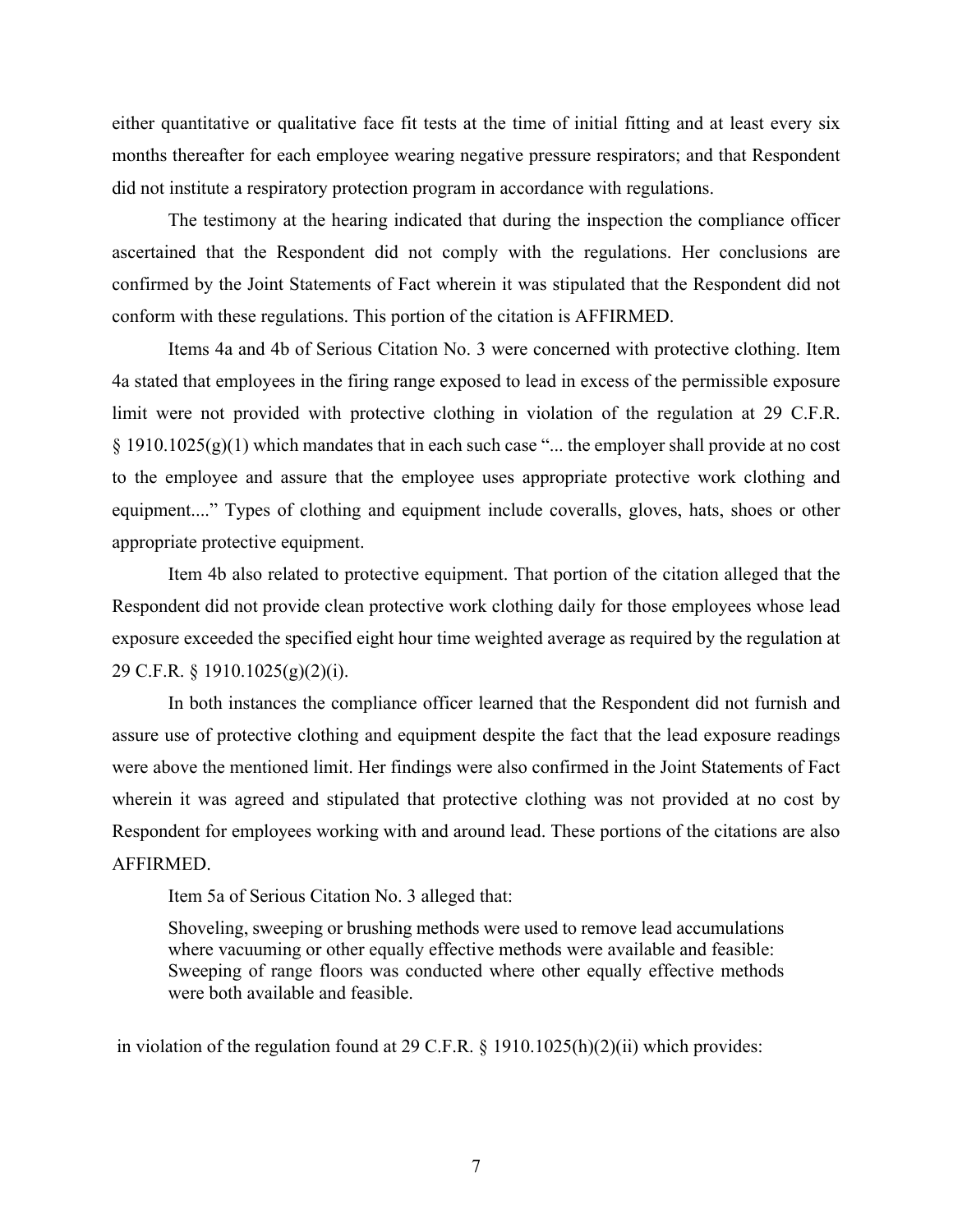(ii) Shoveling, dry or wet sweeping, and brushing may be used only where vacuuming or other equally effective methods have been tried and found not to be effective.

At the hearing the Respondent's manager testified that in order to keep the premises as free from lead as possible, the Company attempted vacuuming as well as other means without success. Since vacuuming was not effective, the Respondent was not in violation of this regulation, and this portion of the citation is VACATED.

Items 6a, 6b, 6c, and 6d of Serious Citation No. 3 related to housekeeping matters. They alleged that the Respondent did not provide change rooms for employees; did not require employees to shower at the end of the workshift; did not provide shower facilities for employees; and did not provide lunchroom facilities, all of which failures were not in conformance with the regulations found at 29 C.F.R. § 1910.1025(i)(2)(i); § 1910.1025(i)(3)(i); § 1910.1025(i)(3)(ii); and  $§$  1910.1025(i)(4)(i) respectively.

According to the Joint Statements of Fact, the Respondent stipulated that it did not provide the facilities required by regulation. At the hearing, however, the Respondent's manager corrected the shower portion of the agreement in that the Company did provide shower facilities to employees for their use. He also testified that it was not necessary to have a lunchroom since there was a restaurant nearby which permitted Company employees to utilize the eating facilities without a requirement that food be purchased on the premises. Inasmuch as the regulation requires that the employer furnish lunchroom facilities, eating privileges at a nearby restaurant cannot satisfy the regulation.

Items 6a, 6b, and 6c are AFFIRMED, but since shower facilities were available, item 6d is VACATED.

The final three items of Serious Citation No. 3, 7a, 7b, and 7c alleged violations of regulations related to a medical surveillance program, biological monitoring and medical examinations and consultations for lead. In paragraphs K, L, and M of the Joint Statements of Fact, (copied below), the Respondent agreed that:

K. There was no medical surveillance program instituted for employees that worked with, or around, lead.

L. Respondent did not offer blood sampling and analysis for employees every six months for employees that worked with, or around, lead.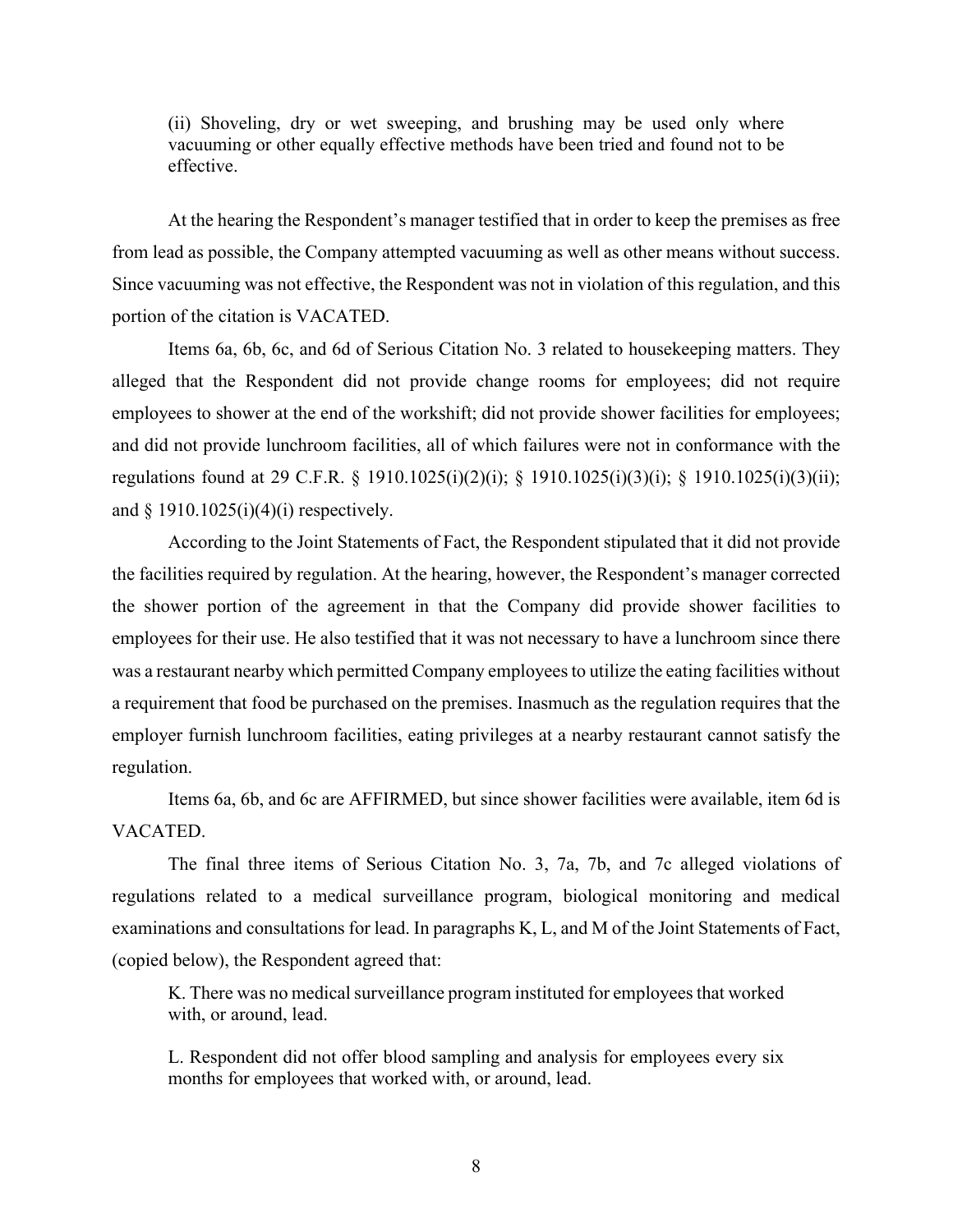M. Respondent did not offer medical examinations for employees prior worked to the time that they first worked with, or around, lead.

Since the parties stipulated that the Respondent did not comply with these regulations, these items of the citation are AFFIRMED.

Citation No. 4 was listed as other-than-serious and stated that:

29 CFR 1910.1025(1)(2)(i): A copy of 29 CFR 1910.1025 and its appendicies (sic) was not made readily available to all employees who had a potential exposure to aireborne (sic) lead at any level: Employees did not have access to the lead standard at the workplace.

in violation of the regulation at 29 C.F.R.  $\S$  1910.1025(1)(2)(i) which provides:

The employer shall make readily available to all affected employees a copy of this standard and its appendices.

Again, in the Joint Statements of Fact, the parties stipulated that the Respondent did not make a copy of 29 C.F.R. § 1910.1025 and its appendices available to employees at its facility. This citation is therefore AFFIRMED.

There remains the question of penalties. Section  $17(i)$  of the Act provides that the Commission shall have authority to assess all civil penalties, giving due consideration to the appropriateness of the penalty with respect to the size of the business of the employer being charged, the gravity of the violation, the good faith of the employer, and the history of previous violations.

After a review of the evidence in this case the following penalties are assessed:

| Serious Citation No. 1 | Item 2 | н.                       | $-0-$    | (Vacated) |
|------------------------|--------|--------------------------|----------|-----------|
|                        | Item 3 | -                        | \$150.00 |           |
|                        | Item 4 | $\overline{\phantom{a}}$ | 150.00   |           |
| Other Citation No. 2   | Item 1 | -                        | 100.00   |           |